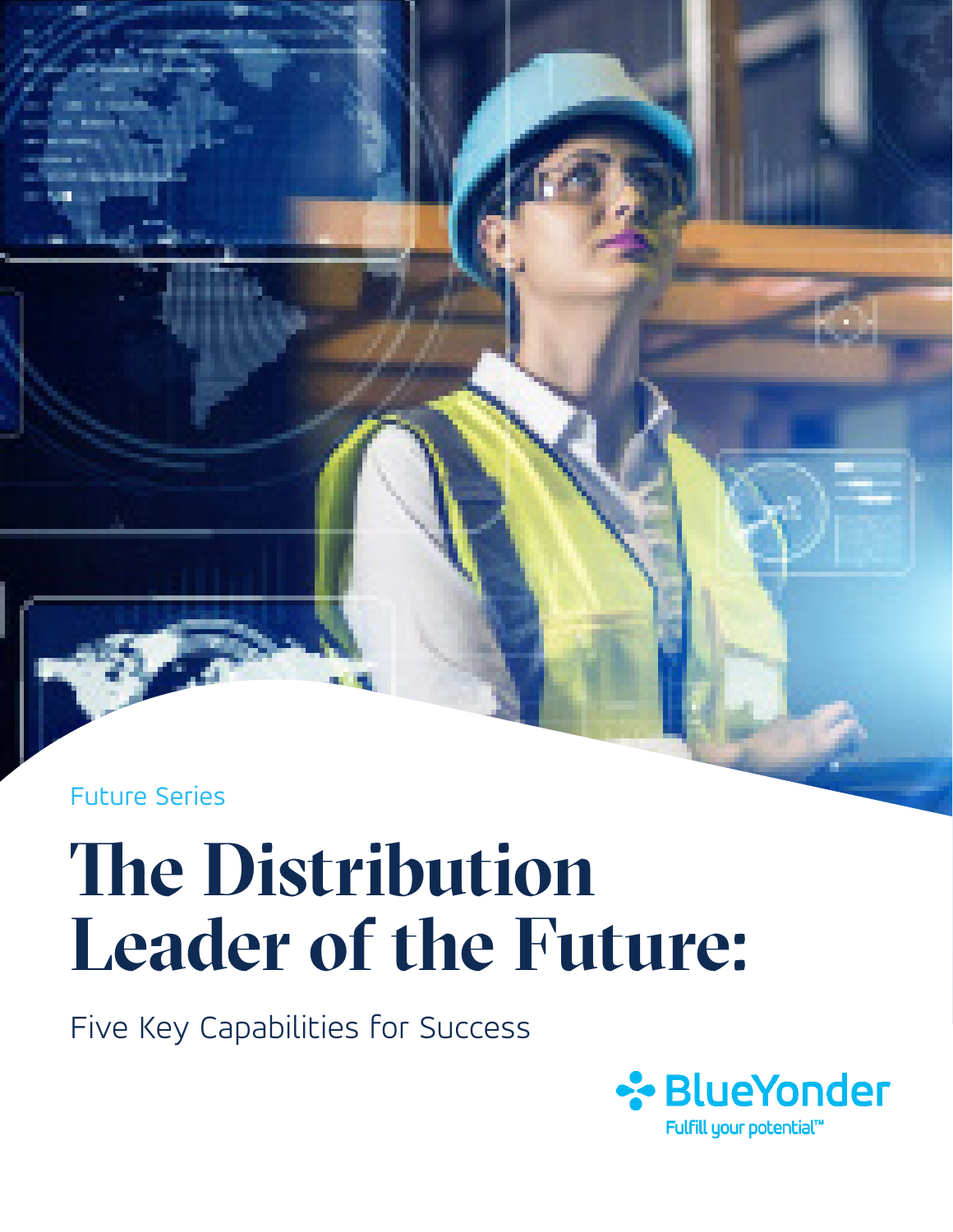As we enter the 2020s, forget what you know about being a distribution leader. The coming decade will usher in a new era of strategic agility, customer focus, delivery flexibility, supply chain collaboration and extreme speed. Retailers, manufacturers and logistics providers alike need to adopt leading-edge technologies such as artificial intelligence and automation to act decisively, re-plan in real time and accelerate every daily process. Does your business have the core capabilities needed to emerge as a distribution leader in this new era?

#### **Abstract**

Rising consumer expectations and new capabilities from mega retailers including same-day and nextday delivery have reshaped the nature of logistics and distribution not just in retail, but in every industry. As customer expectations grow, virtually every company has been forced to reconsider its business strategy and how its physical supply chain must evolve to support distribution leadership.

Options for sourcing labor, transportation and even inventory have expanded exponentially as the service-based economy has been catapulted by technology through uberization, enabling companies to reconsider alternatives to traditional supply constraints. For most retailers and manufacturers, a high degree of complexity is created by the fact that customers have very different delivery expectations for different products, creating the need for flexible delivery models supported by external partners.

This means a radical rethinking of the distribution function. Fortunately, advanced technologies such as cloud computing, machine learning, artificial intelligence and the Internet of Things are available to provide real-time visibility to customer needs as well as support real-time responsiveness in meeting those needs. By leveraging these advanced technologies to support five key logistics capabilities, retailers and manufacturers can be poised to achieve distribution leadership in the next decade. While many of these key tenets apply to pure logistics players, they face their own demands and priorities, which are also covered in this white paper (see "Putting the Future in Focus: Three Core Competencies for Pure Logistics Providers.")

### A look at distribution with 2020 vision

The global logistics environment has changed dramatically, driven by mega retailers and their promises to deliver today, tomorrow or even in the next hour. In addition, there are more ways to get products than ever before, from home/office delivery to store pick-up and third-party location pick-up.

To match this level of delivery speed and flexibility, many companies have replaced weekly replenishment with daily or intraday replenishment to forwardfulfillment centers and stores. Both corporate logistics teams and pure logistics providers have formed new partnerships with a range of external partners to support this new level of agility and responsiveness. In short, we've seen a complete rethinking of the logistics function and, in many cases, the larger business model as we redefine what distribution leadership means.

What makes this situation even more complex for the typical retailer or manufacturer? They need to distinguish between more frequently purchased products the products customers expect today and the slower-moving products customers are willing to wait for. This means two entirely different approaches to inventory, replenishment, fulfilment and delivery need to be synergized through partners and infrastructure investments. Localized distribution spots with uberized delivery pools are emerging alongside more traditional warehousing and logistics assets.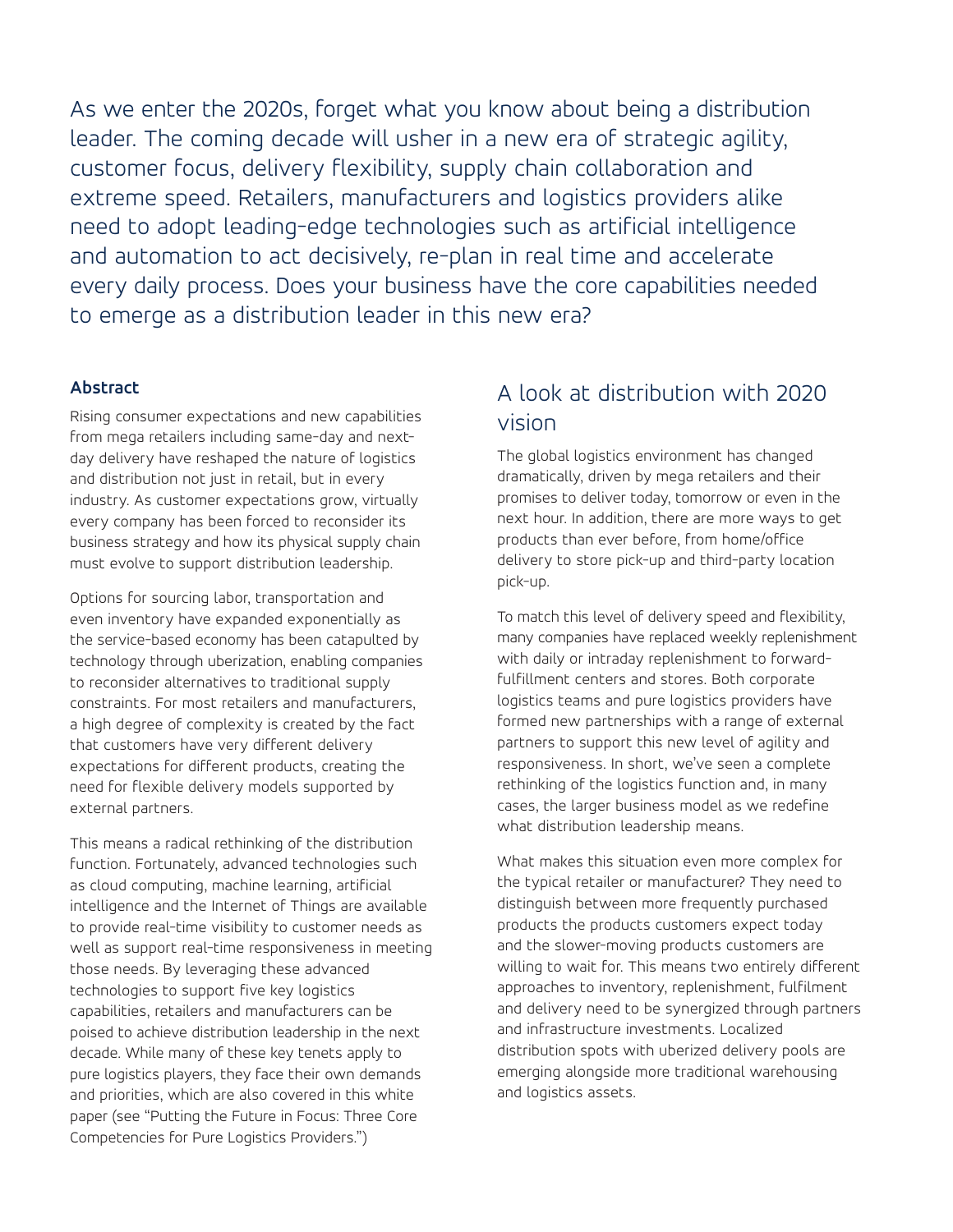Today's hyper-focus on meeting customer expectations is also creating pressures upstream in the supply chain, as manufacturers extend visibility and collaboration beyond their own walls to avoid any disruptions. To improve the entire network's responsiveness to increasingly shortened lead times, trading partners are working together to seamlessly manage product flow throughout the end-to-end supply chain and across all fulfillment channels. Investment in enabling IT solutions has accelerated to empower this collaboration internally and externally.

In addition, the influx of real-time information available has made many existing key performance indicators (KPIs) and performance measurement approaches obsolete. With volumes of data but limited resources, retail distribution leaders need to look less at operational metrics and more at their end-game organizational goals for shelf availability and customer satisfaction. Whether the primary objective is speed, availability, cost contribution or customer service, aligning goals across the

organization and executing on those goals in the marketplace is paramount to differentiating from fast-moving competitors and earning a profit.

The creation of a new digital ecosystem has enabled these and other changes that will shape the definition of distribution leadership in the 2020s and beyond. Digital technologies will allow companies to increase their visibility, collaboration, speed and responsiveness. These capabilities will also help organizations explore and capitalize on new business models and distribution strategies.

Which companies will master today's distribution challenges and win in the next decade? Based on these competitive imperatives, Blue Yonder has defined five key distribution capabilities that organizations need to create and master. By capitalizing on emerging technologies and new ways of doing business, companies with these five essential capabilities will succeed, even as the competitive environment grows ever more challenging. While many of these imperatives apply to pure logistics providers, these companies also face their own unique challenges as we look to the future (see "Putting the Future in Focus: Three Core Competencies for Pure Logistics Providers.")

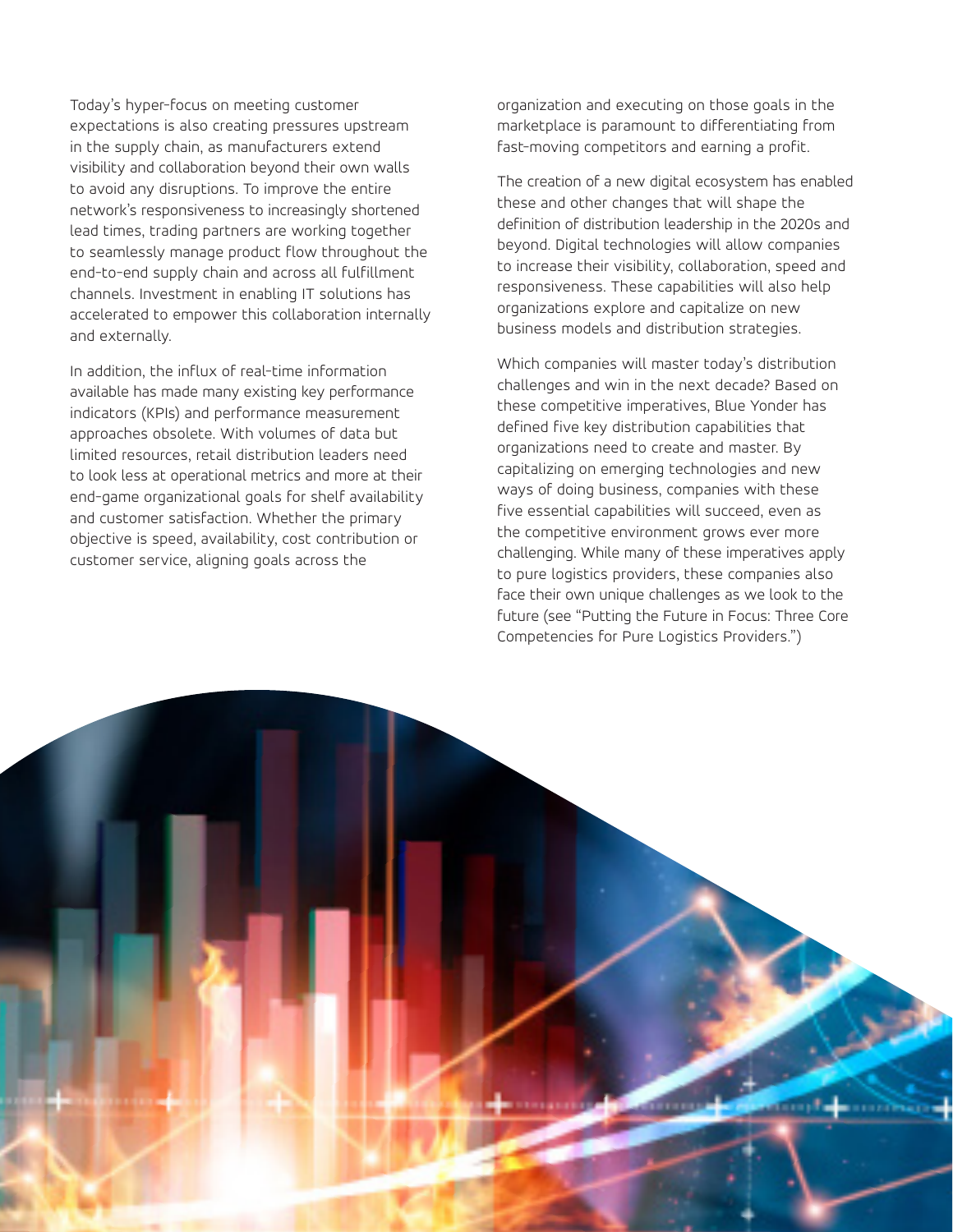#### 1 **Create a supply chain focused on demand and fueled by AI**

Big Data, IoT and advanced analytics have created the ideal mix of capabilities for companies that truly want to understand and serve customer demand. By gathering data, then applying algorithms and probabilistic modeling, today organizations can see correlations and predict demand with greater accuracy than ever before. They can also make real-time forecast adjustments as conditions change and sense potential disruptions before they impact customer promises.

The real secret to distribution leadership in the 2020s is using highly accurate, real-time demand insights to inform decisions across the end-to-end supply chain. While creating a demand-driven supply chain means ingesting and interpreting large volumes of data, advances in cloud computing make data-based decision making easy and cost-effective.

Ideally, this demand data should be shared upstream with suppliers and other trading partners, creating a unified demand fulfillment strategy and a collaborative response to any deviations from plan. It should also be shared downstream. In the hyper-connected world of the future, the entire network can proactively sense and respond to potential supply chain disruptions caused by weather, port congestion, equipment failure, capacity shortages and labor shortages. Connected via a common technology platform,

the end-to-end supply chain can also respond to unexpected demand volatility caused by social media, news reports or special events that are identified via AI and analytics.

The ultimate use of AI, however, lies in its ability to make autonomous decisions across the end-to-end supply chain when disruptions do occur. By relying on an analysis of historic events and probabilistic outcomes, in most cases AI and ML are capable of pulling the right levers to correct supply chain performance, with no human intervention. As employees decrease their focus on exception management, they can devote their time and attention to more strategic activities such as market research, and data science.

For companies looking to emerge as true distribution leaders in the next decade, automating supply chain decision making must become the de facto approach to managing demand volatility, which is only going to increase in the 2020s.

In fact, IDC predicts that, by the end of 2021, more than 50% of all manufacturing supply chains will be making investments in AI to increase their resilience, driving an average productivity improvement of 15%.<sup>1</sup>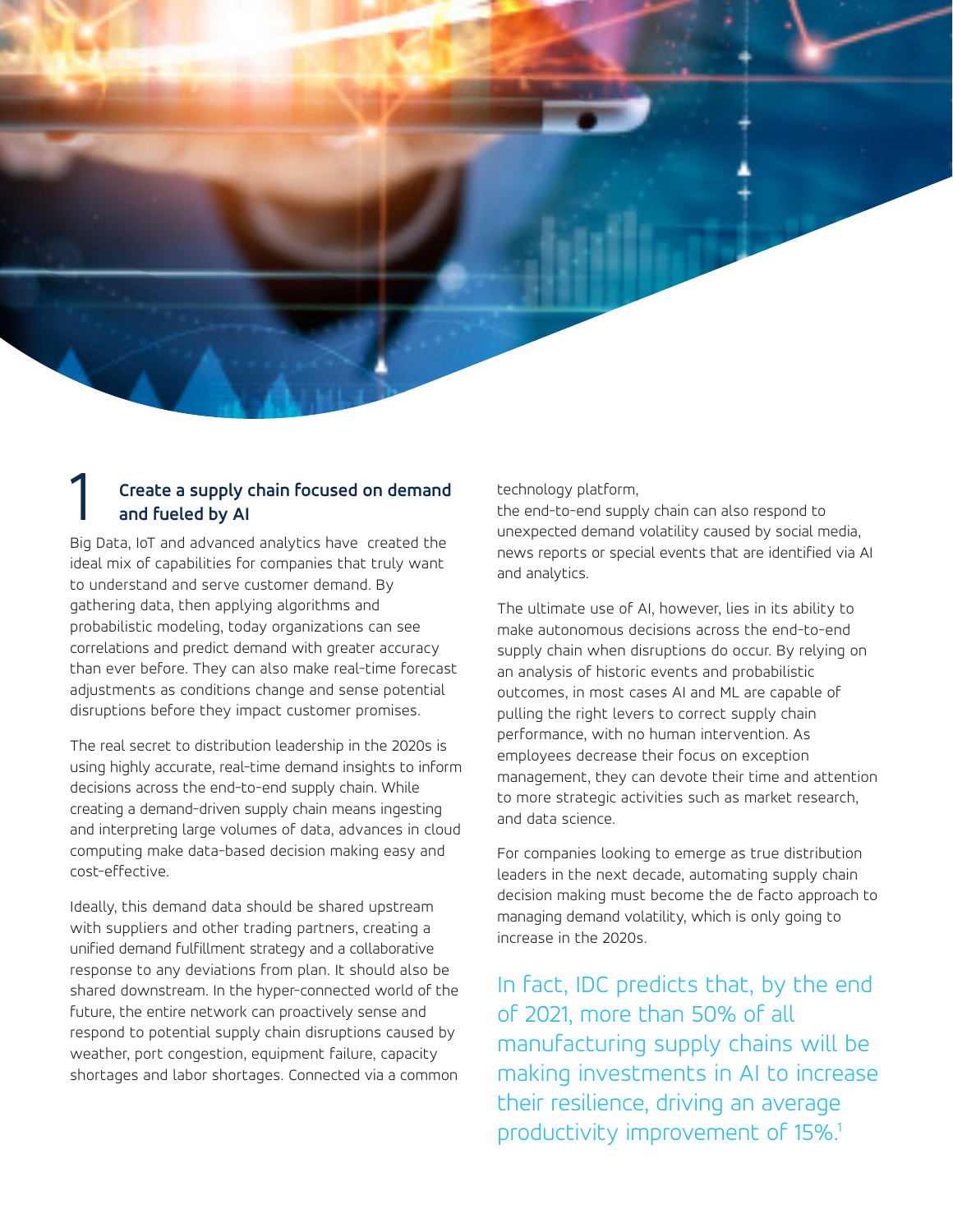#### 2 **Ensure fulfillment Is profitable via crossenterprise orchestration**

As Amazon, Walmart and other mega retailers have rewritten the rules of distribution over the past decade, many companies have been led to make "me too" delivery promises that delighted customers but significantly eroded profit margins. Often, meeting these servicelevel commitments led companies to invest in solutions that offer little more than knee-jerk reactions, often resulting in net losses.

These companies failed to realize that profitable order promising relies on a mixed bag of capabilities including demand segmentation, inventory reservation, availableto-promise analysis, strategic sourcing, intelligent substitution policies, flexible shipping options, and effective pricing and promotions management. The good news is that the digitalization of the end-to-end supply chain is making the complex process of order promising much easier.

In the future, the hyper-connected supply chain will support profitable fulfillment by using AI to make intelligent sourcing decisions, optimize warehouse space and transportation assets, choose the best fulfillment node and minimize shipping costs. Upstream sensing intelligence will proactively identify disruptions and deliver recommended resolutions to eliminate supply chain risk before it impacts consumer demand. Warehouse automation and robotics will dramatically reduce labor costs, while increasing accuracy and eliminating human error.

In a recent report, IDC estimates that 65% of warehousing activities will rely on robots and situational data analytics by 2023. The payoff? A 20% increase in capacity and a 50% reduction in order processing time.<sup>2</sup>



Fueled by machine learning and enabled by uberization, the expansion of delivery options will make last-mile navigation increasingly costefficient, as the entire supply chain becomes more aware of last-mile labor constraints, commercial and residential delivery constraints, and customers' actual delivery expectations.

By analyzing real-time insight and historical performance, AI and ML will work together to make service levels progressively higher, while simultaneously growing the profit margins associated with fulfillment activities.

## 3 **Enable a seamless, efficient flow of product from end-to-end**

The traditional supply chain has often been characterized by blind spots, which are caused when a lack of collaboration makes trading partners unable to see key information such as product location, available-to-promise inventory or a realistic customer delivery date. These blind spots can no longer be tolerated in today's environment of ultra-high customer expectations.

Fortunately, IoT, AI and ML are combining to illuminate this kind of critical information and enable true visibility and responsiveness across the supply network. Trading partners now have the ability to see potential disruptions in the product flow to the marketplace, as well as gain a probabilistic view of the potential impacts. In addition to seeing upstream supply obstacles, trading partners can also recognize downstream demand fulfillment risks and issues such as low store-level inventories.

This new level of visibility and collaboration creates a shared focus on maintaining seamless product flow across all nodes of the supply chain. Profit-driven product flow means looking beyond warehousing and transportation to see inter-connectivity across all customer orders and shipments. Real-time analytics can ensure that activities such as the unloading of trailers, the cross-docking of trucks, and the allocation of product across stores and channels are prioritized based on real numbers, not guesswork. Because data science exceeds the abilities of human cognition, AI can gather granular information on real-time shelf quantities, demand projections, shelf capacities, item substitution and historical lost sales, and then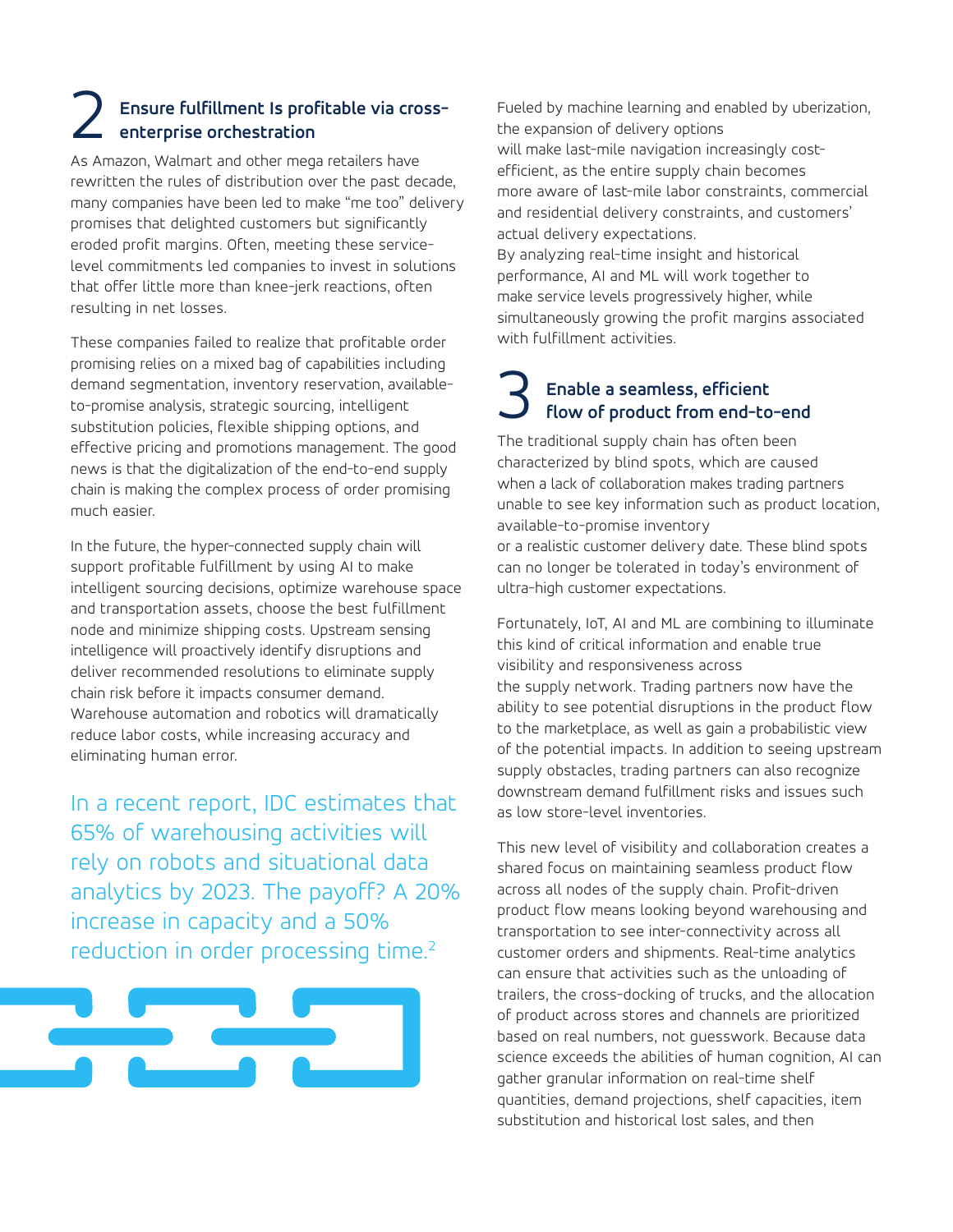

autonomously make recommendations for decisions that keep the flow of product moving in the most profitable way.

Warehouse operations will also be managed automatically to ensure product flow and profitability, as AI defines intelligent facility profiles, product-level storage profiles, item footprints and velocities. Both upstream and downstream signals will increasingly pull products from supplier warehouses and corporate distribution centers alike, seamlessly and profitability. Production runs will be iteratively optimized. The line between planning and execution will continue to blur, as real-time optimization and re-optimization of product flow becomes an achievable goal.

## 4 **Gain a marketplace perspective on transportation, labor and warehousing**

The need to keep up with mega-retailers has made many companies blind to the true costs of their transportation, labor and warehousing activities. Digitalization is increasing companies' ability to gain a marketplace perspective on these capabilities, treat them as commodities and compare the financial contributions of various options. This is foundational to distribution leadership.

IoT capabilities have long helped to track the location of transportation assets, and support real-time collaboration. The real financial value of advanced technology resides in its ability to sense real-time demand, identify and recognize capacity to re-structure transportation and labor assets dynamically, and execute as needed to serve customers and protect margins.

In the past, incurring extreme cost increases on the spot, due to disruptions, was seen as a standard practice a cost of doing business. But today's expanded transportation networks and labor pools provide companies with many more options, which means greater bargaining power. Both transportation assets and human workers can be optimally scheduled, and rescheduled, based on real-time or near-term demand signals. Extending visibility of available capacities in the market enables a more effective result, often delivering win-wins for collaborative trading partners.

The marketplace concept is not limited to managing and securing resources in transportation and labor; it will also be applied to warehousing. Companies can expect to see the emergence of an AirBnB-like warehousing ecosystem, with an open market for warehouse storage and 4PLs stepping in to provide templatized warehousing solutions. Extended offerings around value-added services, co-packing, comanufacturing and even 3D printing will continue to deliver options to allow scale in supply chain operations, with 3PLs coordinating much of this capacity as super-grid logistics services providers.

As the supply chain becomes increasingly digital and collaborative, new partnerships may be formed by retailers, distributors and manufacturers to collectively source services and capitalize on economies of scale. This will help optimize the customer experience and also drive profits for all trading partners.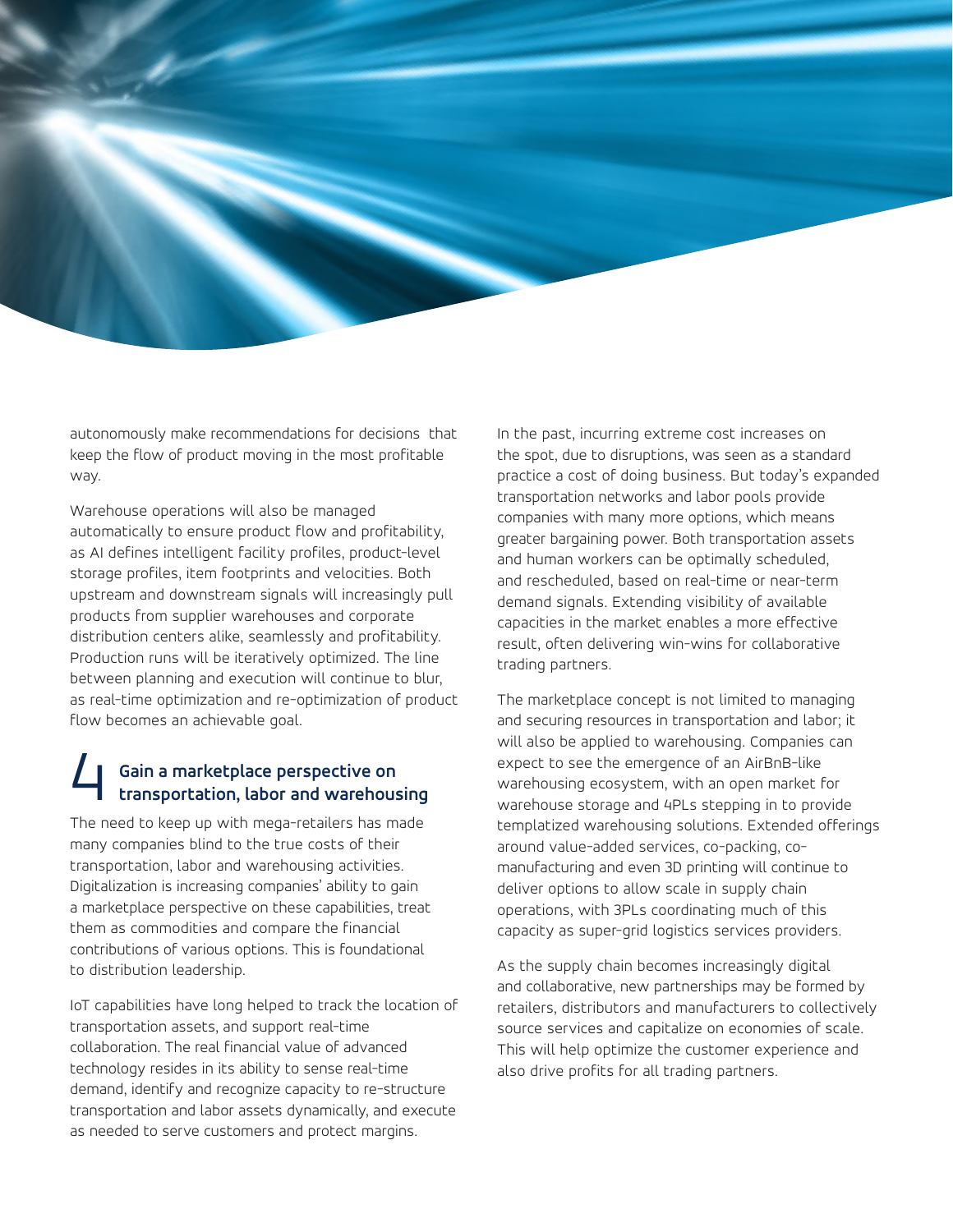#### 5 **Establish sustainable, profitable logistics practices**

Sustainability is gaining a level of urgency across every industry and every business function, fueled first by customer expectations for responsible practices and also, increasingly, as a risk-mitigation strategy for growing regulatory challenges. Distribution professionals have always championed sustainable practices, because they simply make good business sense. Not only do waste minimization, fuel efficiency and other responsible practices help protect the environment, but they also increase profits.

In the next decade, companies may create new network designs that take sustainability to the next level by pooling physical assets and streamlining operations. These consolidated networks will make it more sustainable and more profitable to respond to extreme demand volatility.

Companies will also leverage AI and autonomy to manage products with limited shelf life  $\neg$  such as fresh foods and pharmaceuticals with much greater precision, minimizing waste. New strategies will be implemented to help divert and repurpose these products as they approach expiration. In addition, the back-hauling of materials for re-processing including corrugate, hangers, scrap plastic film and recyclables will become increasingly relevant as our world transitions to a circular economy.

Food traceability and quality will also benefit from the additional visibility enabled by the digitalization of the end-to-end supply chain. By using AI and ML, companies can tie sustainability issues such as animal welfare, green agriculture, and responsible sourcing and packaging of products to price premiums. This will afford both retailers and suppliers the opportunity to differentiate and profit appropriately from responsible business practices.

In general, autonomous decisions made by AI will increasingly consider environmental factors such as waste, fuel consumption, emissions and water usage. Machine learning will help the end-to-end supply network become ever more sustainable over time.

There's a reason

**21** of Gartner's Top

**25**

supply chain companies rely on Blue Yonder to set the stage for success in the 2020s.

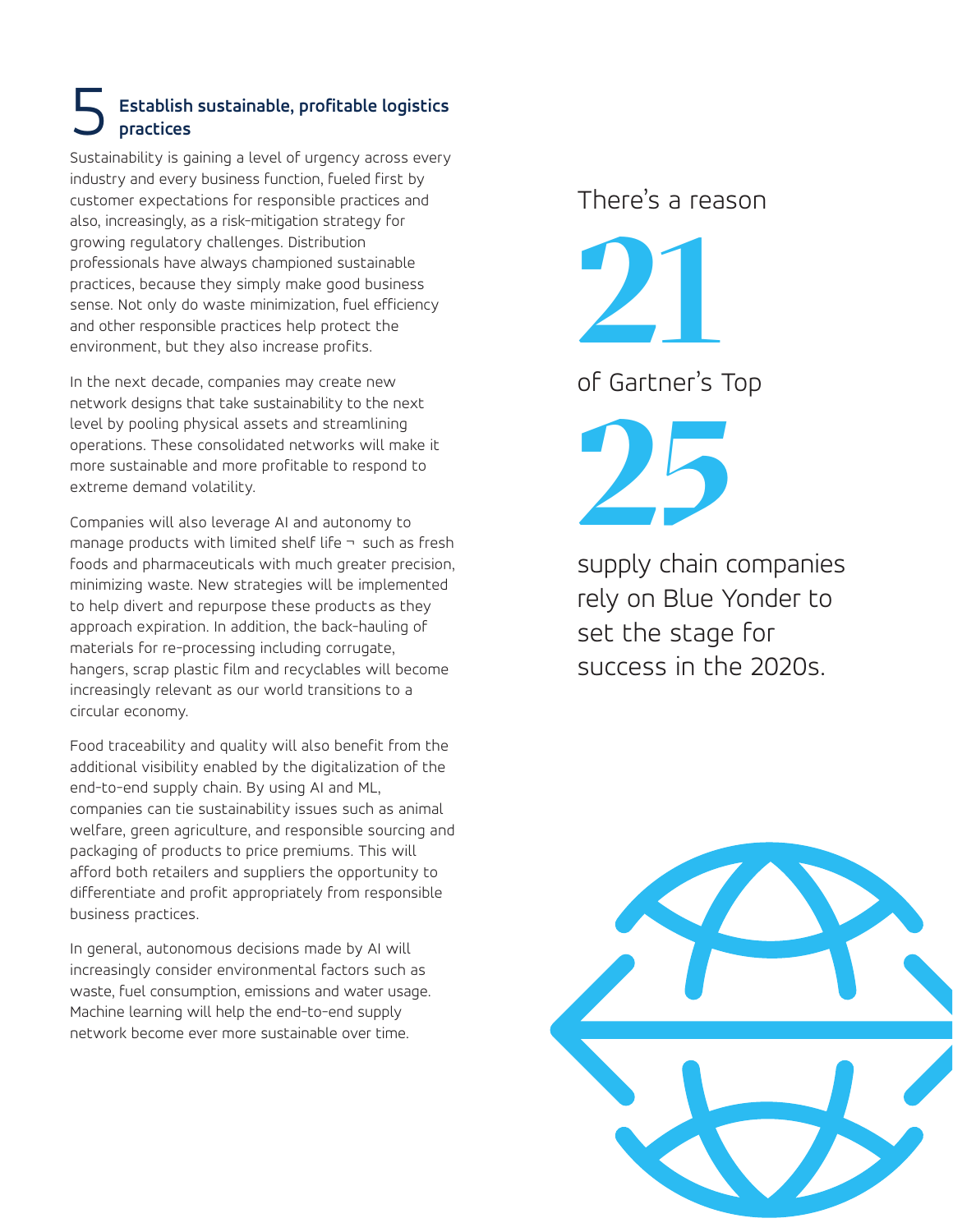#### Blue Yonder: your partner today, and tomorrow

Artificial intelligence, machine learning, supply chain autonomy and other concepts discussed in this paper may seem like futuristic concepts out of reach for most companies today. But the world's distribution leaders are already using these advanced technologies to deal with demand volatility, increasing service requirements, the need for enhanced collaboration, the drive toward sustainability and other challenges.

Backed by the experience gained across 4,000 customer engagements, Blue Yonder understands the challenges companies are facing in 2020. Blue Yonder can help you master these challenges and gain the five core capabilities described above via:

- Industry-leading, advanced solutions in demand, fulfillment, warehousing and transportation that leverage the power of IoT, AI and ML to fuel autonomous decision making
- Smart, standalone control tower solutions that sense and manage exceptions in real time across the distribution network
- A robust, extensible technology platform built to unite all trading partners and support the seamless sharing of information across multiple enterprises
- A cloud-enabled software-as-a-service (SaaS) delivery model that quickly and cost-effectively gets Blue Yonder's industry-leading solutions up and running, for a fast return and a low lifetime total cost of ownership (TOC)
- Software customization and consulting services that make emerging concerns such as sustainability a centerpiece of your business model and distribution strategy

With deep customer experience, a library of best practices and a full range of end-to-end supply chain solutions enabled by AI, Blue Yonder is uniquely qualified to equip you for distribution leadership in the future. From greater visibility to more impactful partnerships, Blue Yonder can help you achieve significant time and cost savings today and set the stage for a fully autonomous supply chain tomorrow.

### Putting the future in focus: core competencies for pure logistics providers

While logistics service providers have certainly been affected by the same-day delivery promises of retailers, they also face distinct challenges based on their own unique business models. They need to offer unique and differentiated services to win in an increasingly crowded logistics marketplace. They need to adopt a network mindset and a broad view of all threats and opportunities across that network, in real time. And they need to increase both the accuracy and the cost efficiency of all their activities, to delight customers while also protecting profit margins.

How can they accomplish these objectives, establish their own distribution leadership and stay relevant for their customers in the coming five years? Among many other foundational activities they need to address, the following two core competencies, enabled by advanced technology, will be essential:

#### Solution innovation and supply chain orchestration

In order for logistics providers to remain attractive partners for their customers the retailers and manufacturers of this world and continue to grow revenues and profits, solution innovation and service evolution will be key. The ability to manage

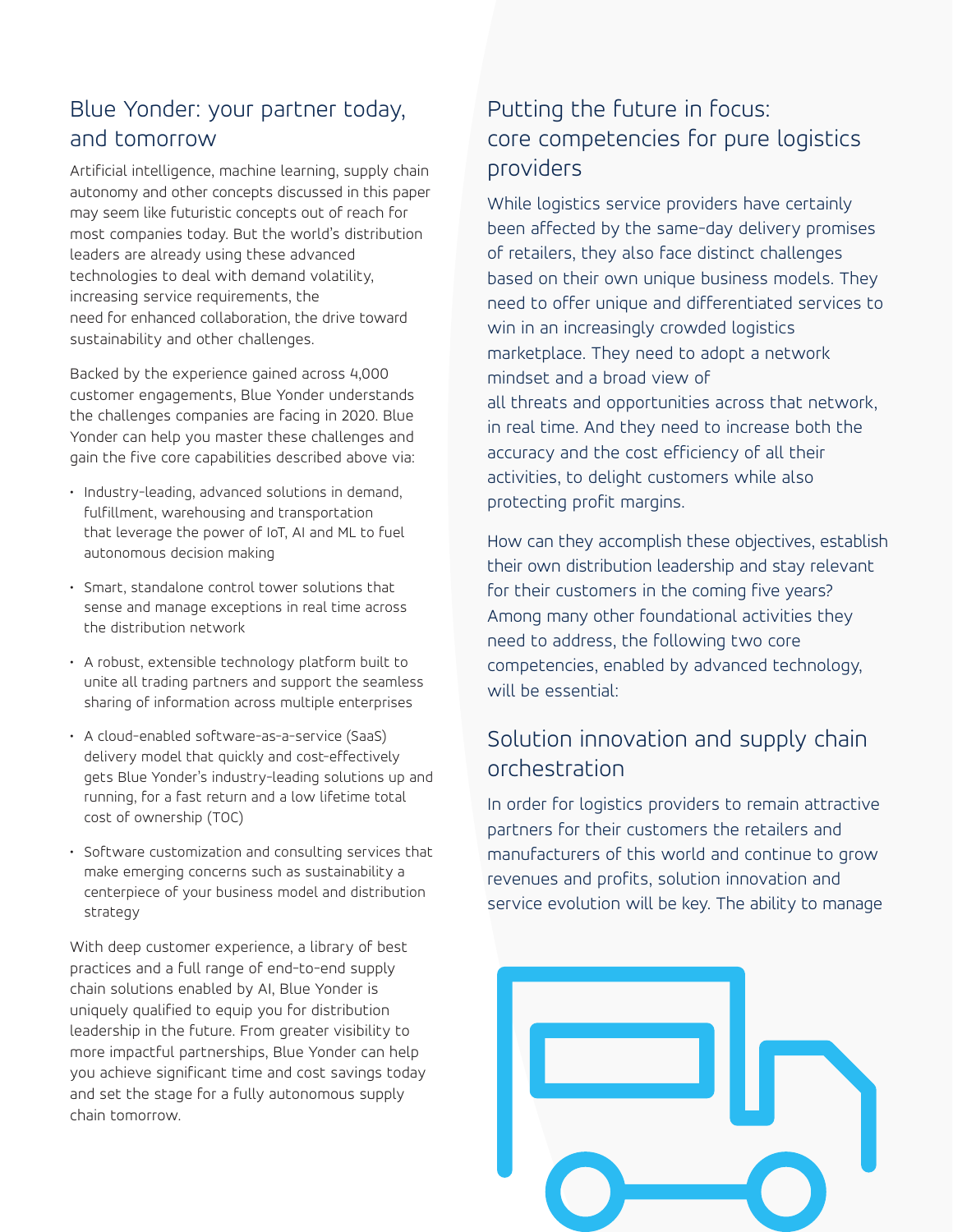end-to-end supply chains on behalf of their customers, supported by the adoption of relevant tools and the acceleration of network thinking, will be essential.

New logistics solutions will move toward supergrid logistics, the operation of logistics marketplaces, the creation of fresh and cold chains, omni-channel management and other forward-looking capabilities that require basic techniques such as demand forecasting, inventory and fulfillment optimization and inventory financing.

What also will differentiate 3PLs and other logistics players is their strategic capability to gain a "control tower" view of the many threats and opportunities available to them, in both the short and long terms. Armed with artificial intelligence (AI), the Internet of Things (IoT) and other leading-edge technologies, logistics providers will increasingly have this high-level vision.

They will be able to sense and manage opportunities and disruptions in real time, while also looking ahead to actually predict events in advance and re-plan. By gathering data and applying advanced analytics, logistics providers will become masters of the intelligent response differentiating themselves by adding a new layer of

value and innovation for their customers.

### Enacting a digital strategy: the road to the autonomous supply chain

Of course, a key factor in logistics solution innovation is adopting advanced technologies across the network, so real-time data can be collected, analyzed and applied to key decisions, making supply chains both prescriptive and predictive. Outdated technologies need to be replaced by up to-the-minute solutions, deployed in a Software-as-a-Service (SaaS) model for maximum speed, relevance and flexibility. As the entire logistics network becomes connected in real time, and supported by the right algorithms and analytic engines, response times are slashed